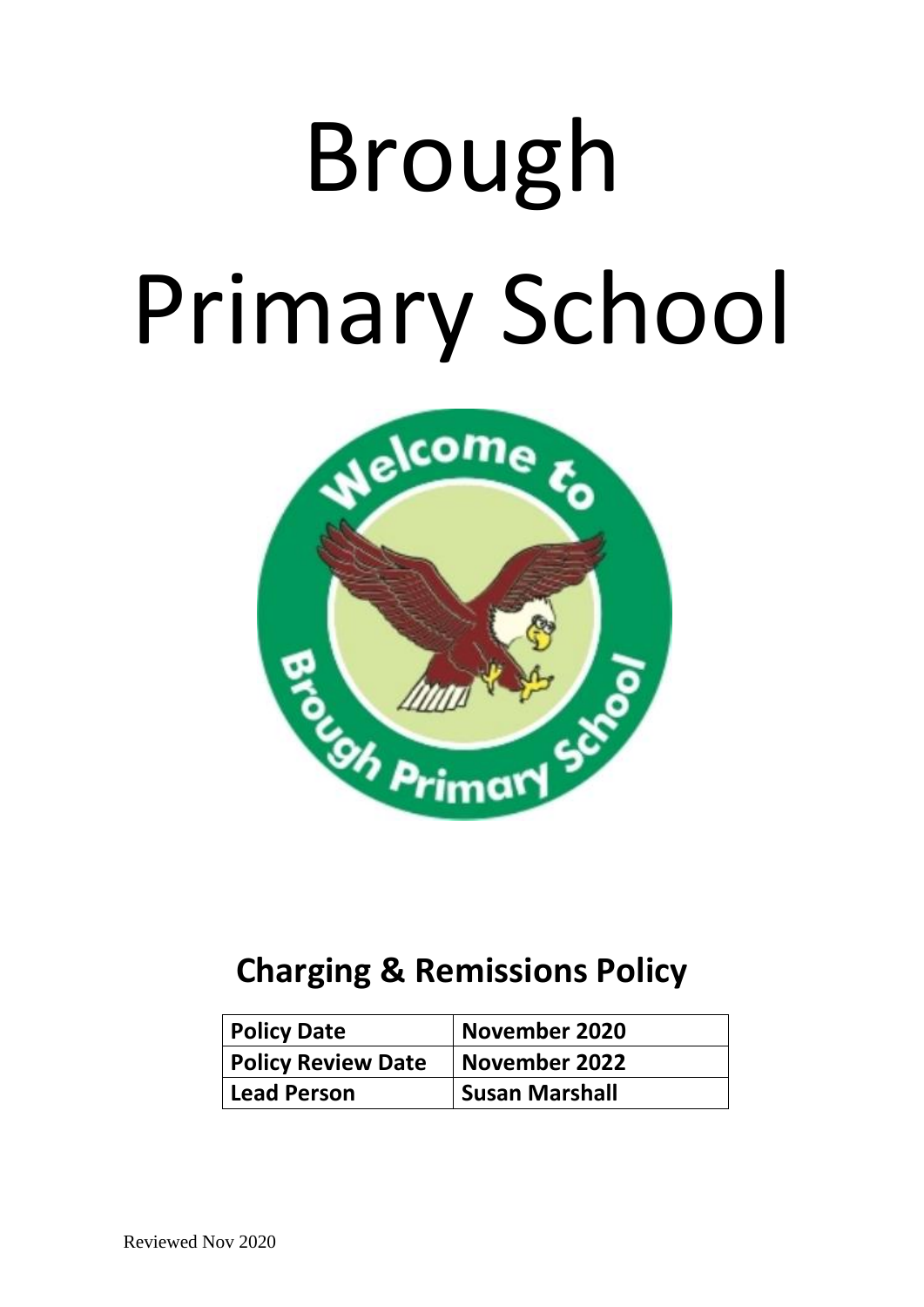### **CHARGING AND REMISSIONS POLICY BROUGH PRIMARY SCHOOL**

#### **AIM**

In conformity with the requirements of the Education Reform Act 1988, it is the policy of the Governing Body:

- To make a broad programme of activities and visits accessible to as many pupils as possible.
- To establish and maintain a fair and coherent system of charges within the constraints of the school budget, seeking to ensure that no child should have access to the curriculum limited by charges.

The Governing body also recognise that there is a clear distinction in charging between Curriculum and Non-Curriculum activities.

#### **CURRICULUM ACTIVITIES**

#### Music Tuition

No charges will be made for music lessons relating to the National Curriculum entitlement given by the school. This includes recorder lessons and clarinet lessons.

The school facilitates the provision of instrumental tuition through the Schools' Music Service. Pupils are able to play a variety of string and woodwind instruments through this service. The availability of teacher time and instruments play a major role in deciding how many children can be offered this facility. A charge is made for these lessons. The charges for music tuition is approximately £30.00 per term, this charge is determined by the termly charge made to the school by the Local Authority to those participating. Were pupils are entitled to Statutory Remission the school request 50% of the cost of the music tuition.

#### General Lesson Costs

No charge will be made for practical subjects such as Art, Craft, Design or Technology**,**  though in exceptional circumstances a voluntary contribution may be sought.

#### Residential Trips

Voluntary contributions will be requested for the cost of Non-Residential Visits and activities which take place mainly within school hours. No child may be excluded because of inability to pay but the school is entitled to cancel the visit if the level of contributions does not meet its budgetary requirements.

Residential Visit - Where pupils are entitled to Statutory Remission the school request 50% of the cost for a Residential Visit. If payment was not received by those with circumstances of severe financial hardship, the pupil(s) would not be excluded from such visits.

Any insurance costs will be included in charges for all visits and activities.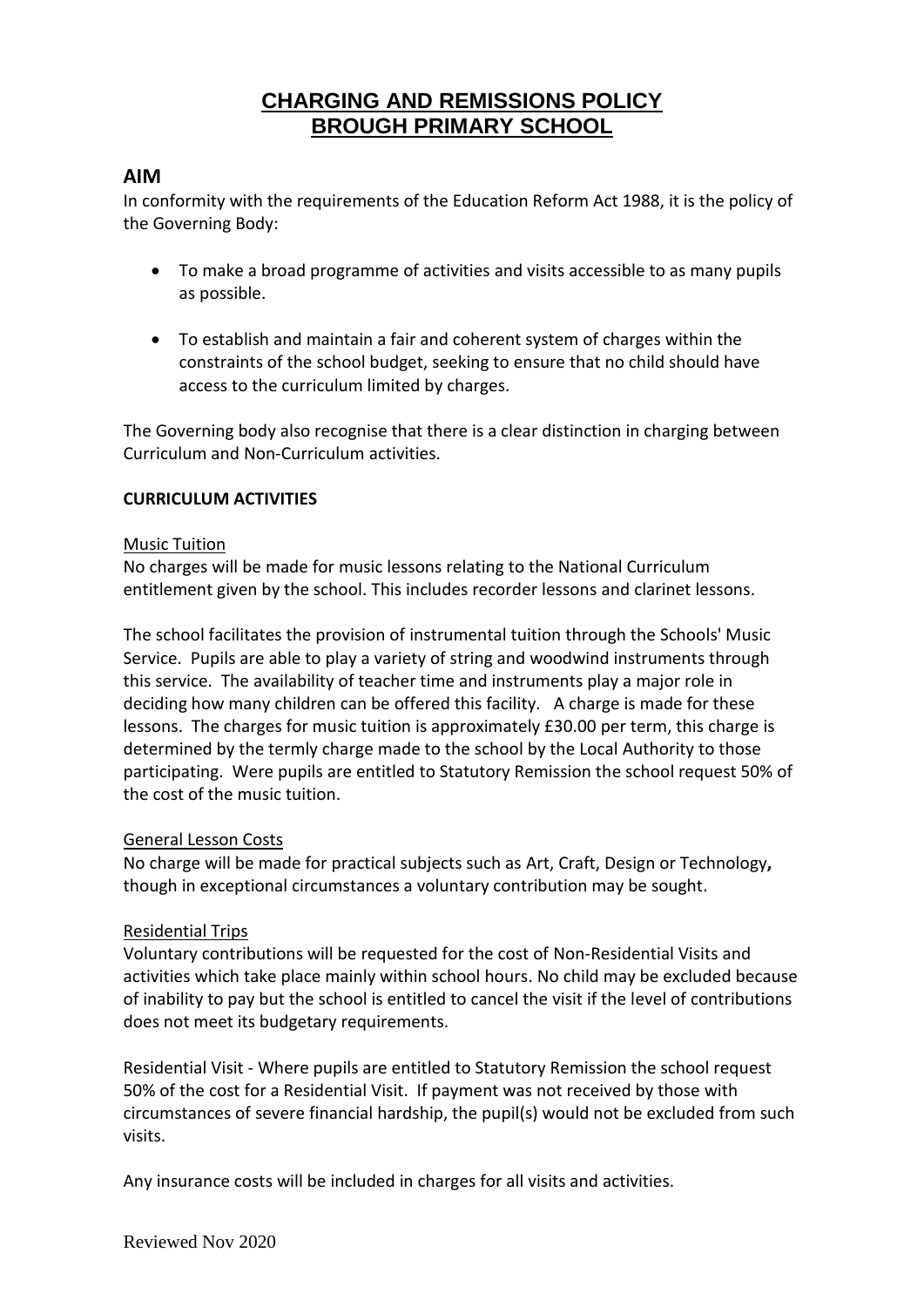#### **Freedom of Information**

Information published on our website is freely available. www.broughprimaryschool.co.uk Access to the internet is provided at local libraries. Single copies of information covered by this publication are provided free. If a request for information requires a lot of printing, or a post charge is incurred, the costs will be levied. The charge will be communicated before fulfilling the request. All charges will be fair and reasonable.

#### Private Copying

A charge of £0.05 pence per A4 black & white or £0.10 pence per A4 colour may be made to cover the basic cost of private photocopying.

#### **EXTENDED SCHOOL ACTIVITIES**

Charges are levied on all activities out of the normal school day which are provided by staff employed specifically for the provision of extra services. Examples include coaching for certain sporting and specialist clubs. Activities organised voluntarily by staff are generally free.

A charge is levied for non curriculum visits. This will include insurance costs. The school reserves the right to cancel visits if there is insufficient interest to make the visit viable.

#### **School property.**

Parents/carers will be charged for damages to or loss of school property caused wilfully or neglectfully by their children.

#### Private Lettings

The hall and gym are available for hire through the Local Authority. Please contact the school office for details.

#### **STATUTORY REMISSION**

Statutory remission are available to pupils in receipt of, or whose parents are in receipt of, one or more of the following benefits:

- Universal Credit (if you apply on or after  $1<sup>st</sup>$  April 2018 your household income must be less than £7,400 a year after tax and not including any benefits)
- Income Support
- Income Based Job Seekers Allowance
- Income-related Employment and Support Allowance
- Support under Part vi of the Immigration and Asylum Act 1999
- Child Tax Credit (providing that they are not entitled to Working Tax Credit and have an annual gross income of no more than £16,190.
- Guarantee element of State Pension Credit.
- Working Tax Credit run-on paid for four weeks after you stop qualifying for Working Tax Credit.